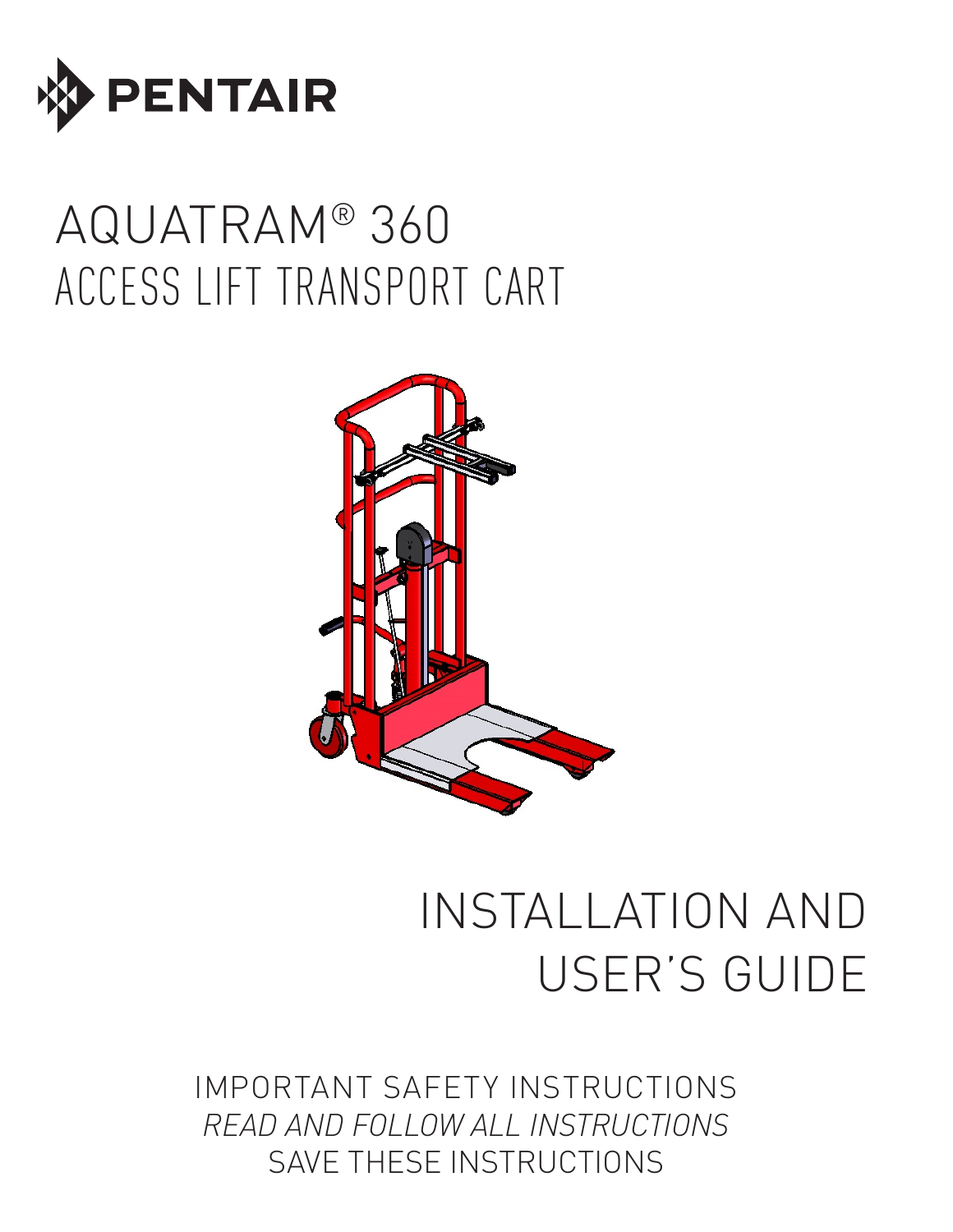### **OPERATING INSTRUCTIONS:**

- **1. WARNING - TO REDUCE RISK OF INJURY, DO NOT PERMIT CHILDREN TO USE THIS PRODUCT .**
- **2. WARNING - DO NOT PERMIT CHILDREN TO PLAY ON THIS PRODUCT.**

NOTE: BEFORE USING THE CART FOR THE FIRST TIME READ THIS SECTION COMPLETELY AND FAMILIARIZE YOURSELF WITH THE FEATURES OF THE TRANSPORT CART.

STEP 1: Before using the transport cart first remove the 1/2" bolt in the fixing anchor using a  $3/4$ " wrench. Also, the AquaTRAM<sup>®</sup> 360 Pool Lift should be all the way up. The cart should be lined up from behind the lift so that the fork can engage with the mast (see diagram). Also the cart should be fully lowered. To lower the cart , turn the control knob counterclockwise. Then turn the knob back clockwise to be ready to lift.

STEP 2: Line the cart up centered on the mast and slide the cart forks under the lift until the fork captures the mast. Continue sliding until the fork is fully engaged and the cart stops.

STEP 3: Locate the strap and attach it to the eyebolts (either side of the fork assembly) with the s hooks. Tighten the strap around the mast to keep the lift from falling over during lifting and transport. Make the strap just snug to start with so that the post of the lift doesn't bind in the anchor. Adjustment may be required to allow the post to slide out of the anchor.

STEP 4: Pump the foot pedal to raise the lift out of the anchor. If nothing happens make sure the control knob is turned clockwise. If the post binds in the anchor gently shake the handle to free it up. If this doesn't work try tightening or loosening the strap. Raise the lift only enough to clear the deck/anchor by an inch or two, Don't let the fork hit the battery. The lift is ready for transport

IF THE LIFT IS STUCK (WON"T MOVE) DON'T PUMP THE FOOT PEDAL. THIS MAY CAUSE DAMAGE TO THE LIFT OR THE CART. MISUSE OF THE CART MAY VOID YOUR WARRANTY.



CLEAR THE DECK.DON'T LET THE FORK COME INTO CONTACT WITH THE BATTERY/BRACKET.

IF LIFT DOESN'T COME OUT OF THE ANCHOR EASILY LOOSEN THE STRAP AND TRY AGAIN.

THE CONTROL KNOB WORKS AS FOLLOWS: TO LIFT - TURN FULLY CLOCKWISE TO LOWER - TURN COUNTERCLOCKWISE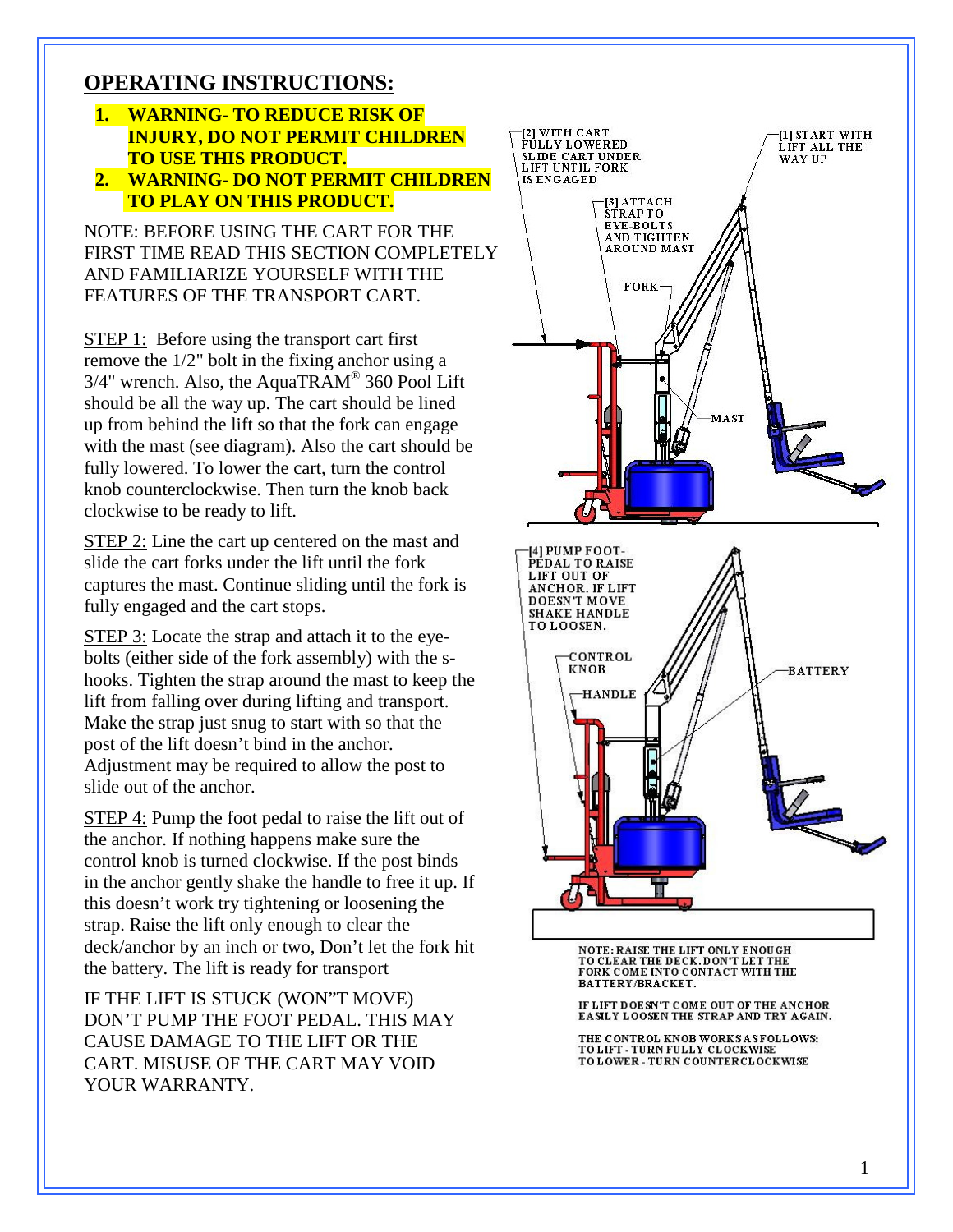

### **AquaTRAM® Pool and Spa Lift Transports ONE (1) YEAR PRODUCT WARRANTY**

Pentair Water Pool and Spa, Inc. ("Pentair) warrants to the original end user purchaser that products manufactured by Pentair, when properly installed in accordance with assembly and installation instructions and properly used and maintained, shall be free from defects in material and workmanship for a period of **one (1) year from the date of original purchase**, provided that Pentair receives prompt notice in writing of any defect or failure and satisfactory proof thereof, with the following exceptions:

#### **Exceptions:**

- This warranty specifically excludes reimbursement for labor to remove, repair, or install the product and any freight charges.
- This warranty does not cover any damages due to accident, misuse, abuse, negligence or failure to properly maintain any products, or normal wear and tear from day to day operations.
- In the event that any products are altered, repaired, or improperly installed by anyone without the prior written approval by Pentair, all warranties are void.

To initiate a warranty claim, the owner of a Pentair product must provide the place of purchase, in writing, with a full description of the product, its serial number, the dates of purchase and installation, and the exact nature of the defect. Within thirty (30) days after receipt of a written warranty claim by Pentair, and barring any unforeseen delays, the place of purchase will be notified of Pentair's decision regarding the claim. All warranty calculations are from date of original purchase at manufacturer's suggested retail price.

If requested by Pentair, any defective product must be returned, freight prepaid, to Pentair's designated factory location or duly appointed distributor for inspection and/or repair. Pentair will, at its option, repair or replace the failed or defective item, and deliver the repaired product or replacement to the seller of the product, freight prepaid to the destination provided for in the original order. Products returned to Pentair for which Pentair provides replacement under this limited warranty shall become the property of Pentair.

A new warranty period shall NOT be established for the repaired or replaced products. Such products shall remain under warranty only for the remainder of the original warranty period on the original products purchased.

This written limited warranty constitutes the final, complete and exclusive statement of warranty terms. No person or organization is authorized to make any other specific or implied warranties or representations on behalf of Pentair.

THE WARRANTIES SET FORTH HEREIN ARE IN LIEU OF ALL OTHER WARRANTIES, EXPRESSED OR IMPLIED, WHICH ARE HEREBY DISCLAIMED AND EXCLUDED, INCLUDING WITHOUT LIMITATION ANY WARRANTY OF MERCHANTABILITY OR FITNESS FOR A PARTICULAR PURPOSE OR USE.

THE SOLE AND EXCLUSIVE REMEDIES FOR BREACH OF ANY AND ALL WARRANTIES WITH RESPECT TO THE PRODUCTS SHALL BE LIMITED TO REPAIR OR REPLACEMENT AT PENTAIR'S DESIGNATED FACTORY LOCATION, OR DULY APPOINTED DISTRIBUTOR, OR IN PLACE AT PENTAIR'S OPTION. IN NO EVENT SHALL PENTAIR'S LIABILITY EXCEED THE ENTIRE AMOUNT PAID TO PENTAIR BY THE ORIGINAL PURCHASER FOR THE FAILED OR DEFECTIVE PRODUCT.

IN NO EVENT SHALL PENTAIR WATER POOL AND SPA, INC. BE LIABLE FOR ANY INCIDENTAL, CONSEQUENTIAL, SPECIAL, INDIRECT, PUNITIVE OR EXEMPLARY DAMAGES OR LOST PROFITS FROM ANY BREACH OF THIS LIMITED WARRANTY OR OTHERWISE.

> Pentair Commercial Aquatics™, A Division of Pentair Water Pool and Spa, Inc. 1620 Hawkins Ave., Sanford, NC 27330 1351 Route 55, LaGrangeville, NY 12540